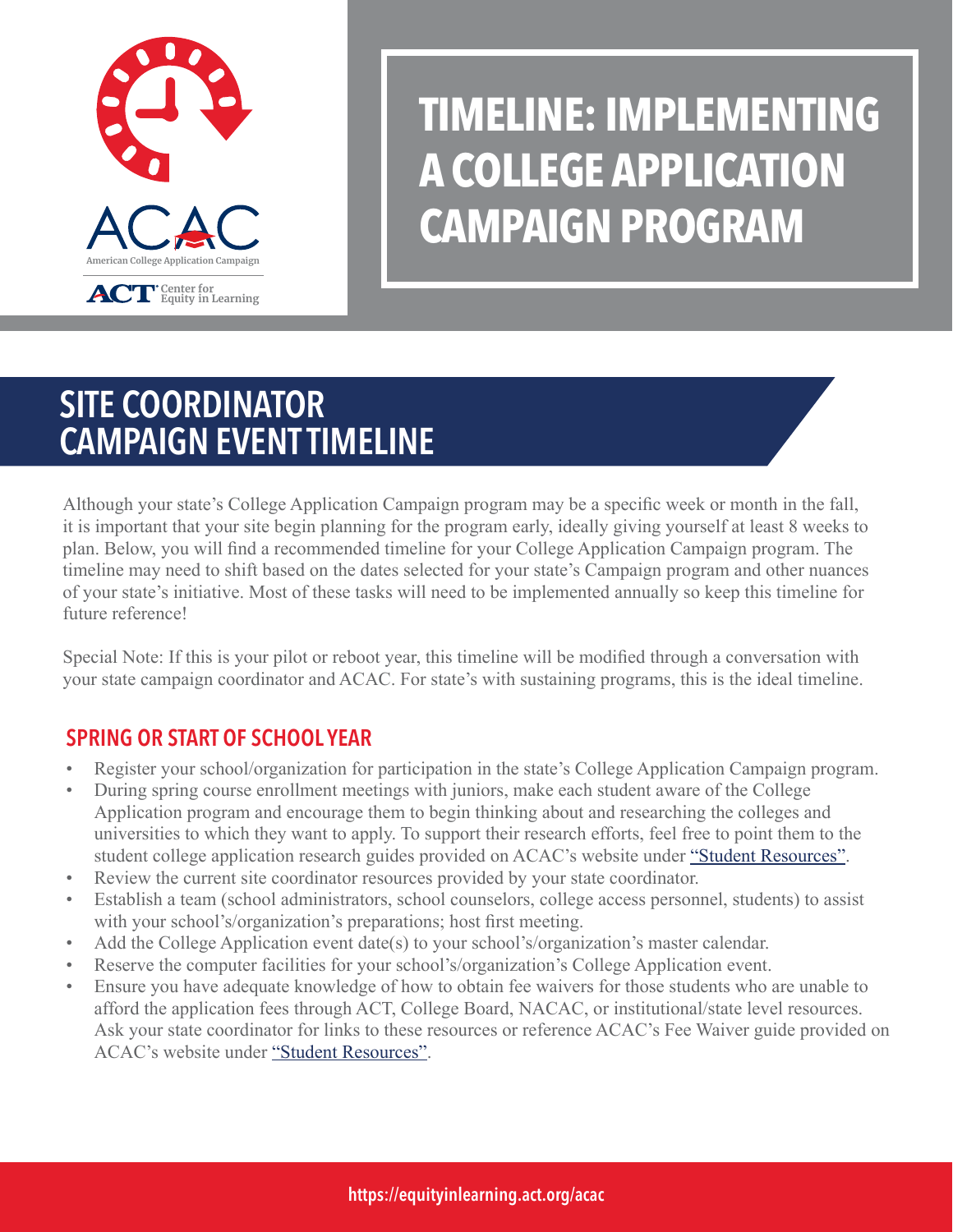# SITE COORDINATOR CAMPAIGN EVENT TIMELINE

### 8 WEEKS PRIOR TO EVENT, WEEK OF:

- Confirm that your school's information is listed correctly on the state's College Application event website. Contact your state coordinator if there are issues.
- Communicate the opportunity to students, families, and the community using information letters available on the ACAC website under [Site Coordinator resources o](https://equityinlearning.act.org/acac/resources/site-coordinator-materials/)r as provided by your state coordinator. This is a great way to recruit volunteers!
- Communicate with volunteers for your event using the volunteer resources available under [Site Coordinator resources,](https://equityinlearning.act.org/acac/resources/site-coordinator-materials/) or by making announcements at school meetings, PTA/PTO meetings, and/or family nights. If your school has a background check requirement for volunteers, be sure to follow those guidelines.

### 7 WEEKS PRIOR TO YOUR EVENT, WEEK OF:

- Arrange a schedule for your event, including which groups or classes of students will participate at what time. We ask participating host sites to include all students in making a plan for their future. A sample schedule is available on ACAC's website unde[r Site Coordinator resources](https://equityinlearning.act.org/acac/resources/site-coordinator-materials/).
- If your state is using a web portal for the program, ensure seniors have created web accounts, if applicable.
- Encourage students to begin career, major, and college research. Use ACT's MyACT www.my.act.org, myOptions www.myoptions.org, College Board's Big Future www.bigfuture.collegeboard.org, Education Trust's www.collegeresults.org, and other appropriate resources.
- Point students to ACAC student worksheets or www.myOptions.org to keep keep track of the information they are gathering. Talk to students about match, fit, and cost, and also about applying to a variety of colleges including reach, target, and likely schools. Utilize ACAC's student college research worksheet and college match and fit toolkit available on our website under [Student Resources](https://equityinlearning.act.org/acac/resources/site-coordinator-materials/).
- Review supplemental activities provided in site coordinator resources and determine which activities you want to use to make your school's event fun and exciting.
- Encourage teachers to begin connecting classroom lessons to your College Application program. Utilize ACAC's 10 Ways to Build Excitement for College Application Events resource found on our website under [Site Coordinator - Pre-Event Planning Resources](https://equityinlearning.act.org/acac/resources/site-coordinator-materials/).

### 6 WEEKS PRIOR TO YOUR EVENT, WEEK OF:\_\_\_\_\_\_\_\_\_\_\_\_\_

- Provide application fee waiver information to eligible students. Check with your state coordinator as some provide a statewide fee waiver list for host site coordinators to utilize. Discuss/create worksheet with payment options for students who do not qualify for fee waivers.
- If your state has a web portal, determine which students have not created accounts. Likewise, have students create accounts with Common App if they are applying to institutions that accept that application.
- Begin implementing College Application event supplemental activities. Recommendations are included within ACAC resources page of our website.



Site Coordinator resources, referenced throughout this timeline, are available on the ACAC Resources web page. **[www.equityinlearning.act.org/acac/resources](https://equityinlearning.act.org/acac/resources/)**

https://equityinlearning.act.org/acac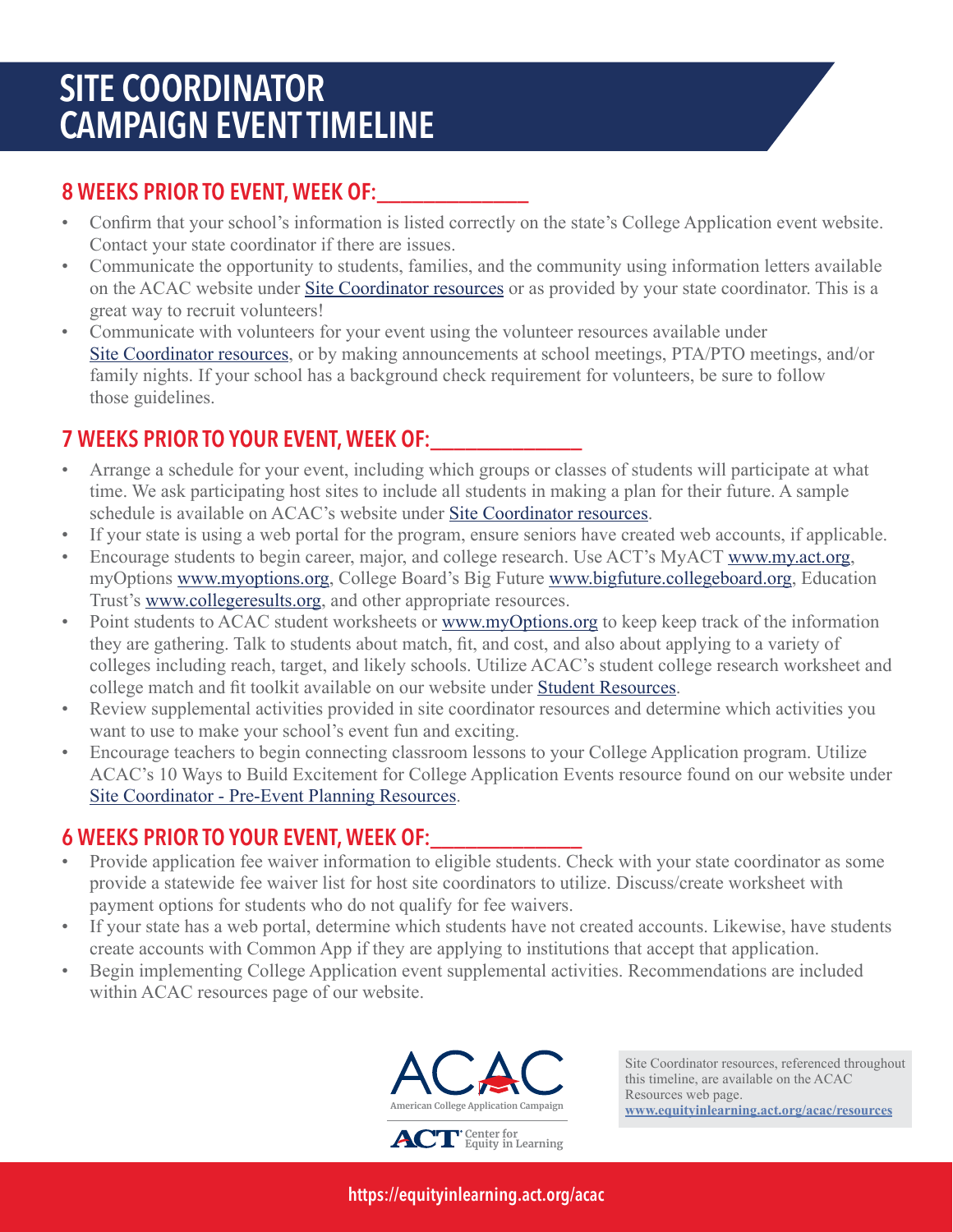# SITE COORDINATOR CAMPAIGN EVENT TIMELINE

• Contact the Mayor's office to have your College Application Day(s) proclaimed. If other schools in your city are hosting events, coordinate with them on the request. A template is available on the ACAC website or upon request.

### 5 WEEKS PRIOR TO YOUR EVENT, WEEK OF: \_\_\_\_\_\_\_\_\_\_\_\_\_

- If applicable, follow-up with those students who have not created a web portal account and those who have not begun college research.
- Discuss the research students have done and where they would like to apply. Ensure they have a nice mix of schools on their list (reach, target, and likely schools). We recommend that each student apply to at least four colleges, with the goal of submitting between 4-6 applications. Remind students of ACAC's College Research Worksheet and College Match and Fit Toolkit.
- Reconfirm that computer facilities are reserved for the event and that your school's technology coordinator is ready and willing to serve should any technology issues arise.
- Provide students and educators with links to th[e myOptions.org](https://myoptions.org) Advice section and blogs that help students and parents understand how to build a balanced match list.

### 4 WEEKS PRIOR TO YOUR EVENT, WEEK OF: \_\_\_\_\_\_\_\_\_\_\_\_\_

- Consider hosting a recommendation letter writing workshop for School or District leads. Encourage them to share with counselors and teachers who are new to the process.
- Inform students they should start on any required essays or personal statements.
- Create a schedule for volunteers, taking into account the availability of your volunteers, as well as breaks and lunch.
- Determine how your school will collect data to track the number of students who participated and number of applications submitted. Consider using myOptions Encourage to help track student participation and analyze summary reports on the college and scholarship interests of participating students Contact your ACAC state coordinator for guidance and state data collection requirements.

### 3 WEEKS PRIOR TO YOUR EVENT, WEEK OF: \_\_\_\_\_\_\_\_\_\_\_\_\_

- Remind families of your school's College Application event using a phone tree, blast emails, school newsletters, and/or social media to let them know that their students may need their help to prepare.
- Send a message to your volunteers to give them the details of your event, including when/where to meet.
- If using a web portal to apply, confirm that all seniors have created an account. Follow up with seniors as needed.
- Remind students to continue working on any required essays or personal statements.



Site Coordinator resources, referenced throughout this timeline, are available on the ACAC Resources web page. **[www.equityinlearning.act.org/acac/resources](https://equityinlearning.act.org/acac/resources/)**

https://equityinlearning.act.org/acac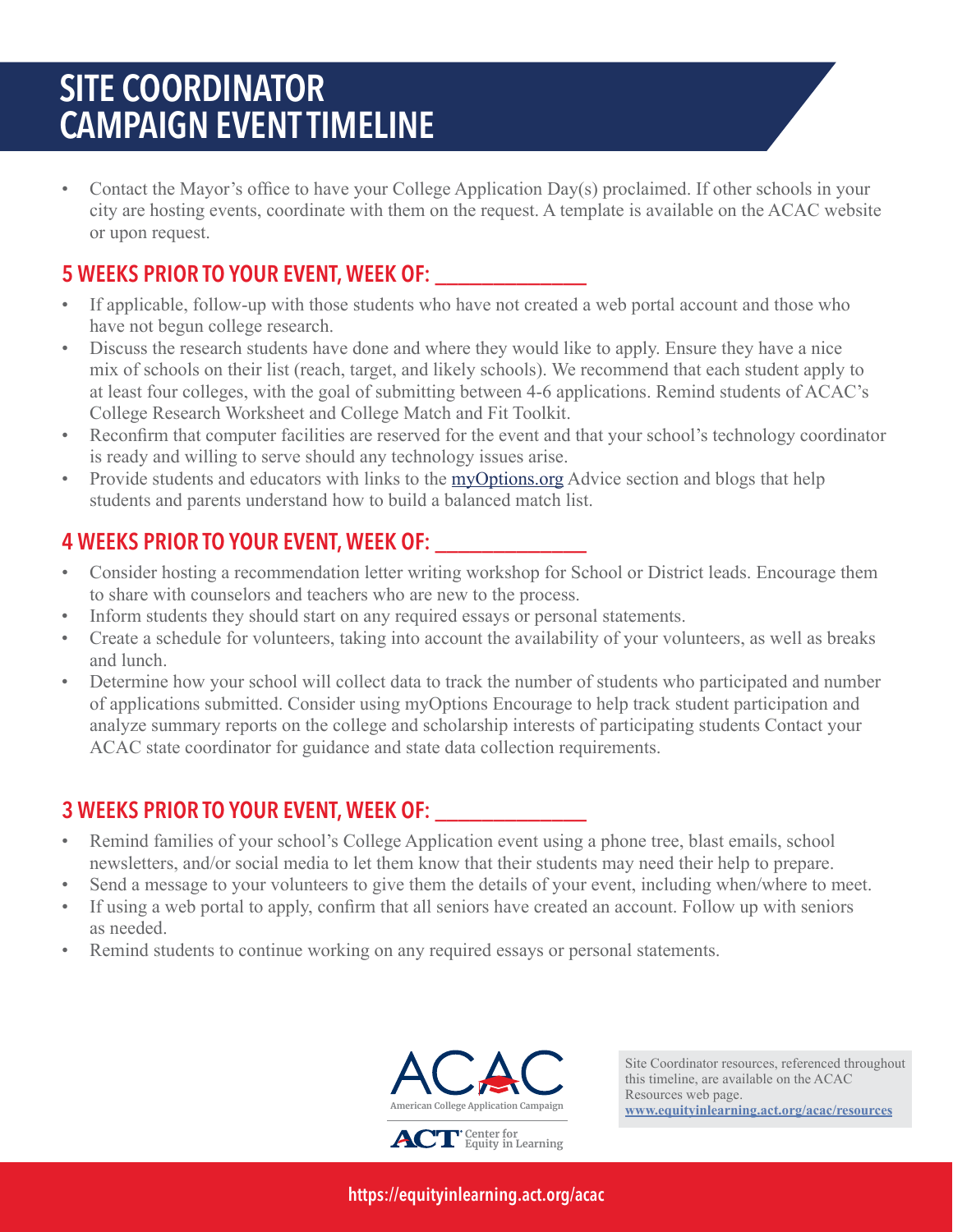## SITE COORDINATOR CAMPAIGN EVENT TIMELINE

### 2 WEEKS PRIOR TO YOUR EVENT, WEEK OF:

- Send notification to parents/guardians explaining the day and when it is happening so they can help prep their children.
- Remind families that now is the time to have a sit down conversation with their child about the colleges on their list.
- Remind teachers, counselors and administrators of the event schedule and ensure all seniors will have the opportunity to participate.
- Be sure that you have and use event materials provided by the state coordinator.

### 1 WEEK PRIOR TO YOUR EVENT, WEEK OF: \_\_\_\_\_\_\_\_\_\_\_\_\_

- Make an announcement to remind students that the event is next week, and remind them that they will need to:
	- Know where they would like to apply and remind them of the importance of including reach, target, and likely schools on their list.
	- Have a plan for application fees and to speak with their school counselor if they believe they qualify for a fee waiver.
	- •Remind students to confirm required essays or personal statements are proofed and in final version, and to be sure they can access it from the cloud or as an email attachment, or that they bring it on a thumb drive.
	- Gather the information needed to complete applications. Some information may need to come from families (residency information, social security number, etc.). Use the ACA[C Student Application](https://equityinlearning.act.org/acac/resources/site-coordinator-materials/)  [Worksheet t](https://equityinlearning.act.org/acac/resources/site-coordinator-materials/)o help them keep track of their information.
- Make final preparations for your event.
- Encourage school staff to wear college clothing on the day(s) of the event.
- Alert your local media about your event. A press release template is available on the ACAC website or upon request.
- Use the ACA[C Student Application Worksheet t](https://equityinlearning.act.org/acac/resources/site-coordinator-materials/)o help them keep track of their information.
- Send volunteers a reminder about the event a day or two prior to your event.
- Place a reminder about the event of your school's website home page.
- Confirm all volunteers and staff understand the data collection process.

### YOUR COLLEGE APPLICATION DAY!

- Enjoy your college application event!
- Welcome volunteers and thank them for their support!
- Let them know what their role is for the day; ensure they receive a badge or sticker identifying them as a volunteer. Templates and recommended volunteer tasks are available on ACAC's website.
- Eligible students should register for their FSA ID during the College Application event.
- Participating students should "sign-out" of the event and provide the requested information. This is a critical step for proper data collection.



Site Coordinator resources, referenced throughout this timeline, are available on the ACAC Resources web page. **[www.equityinlearning.act.org/acac/resources](https://equityinlearning.act.org/acac/resources/)**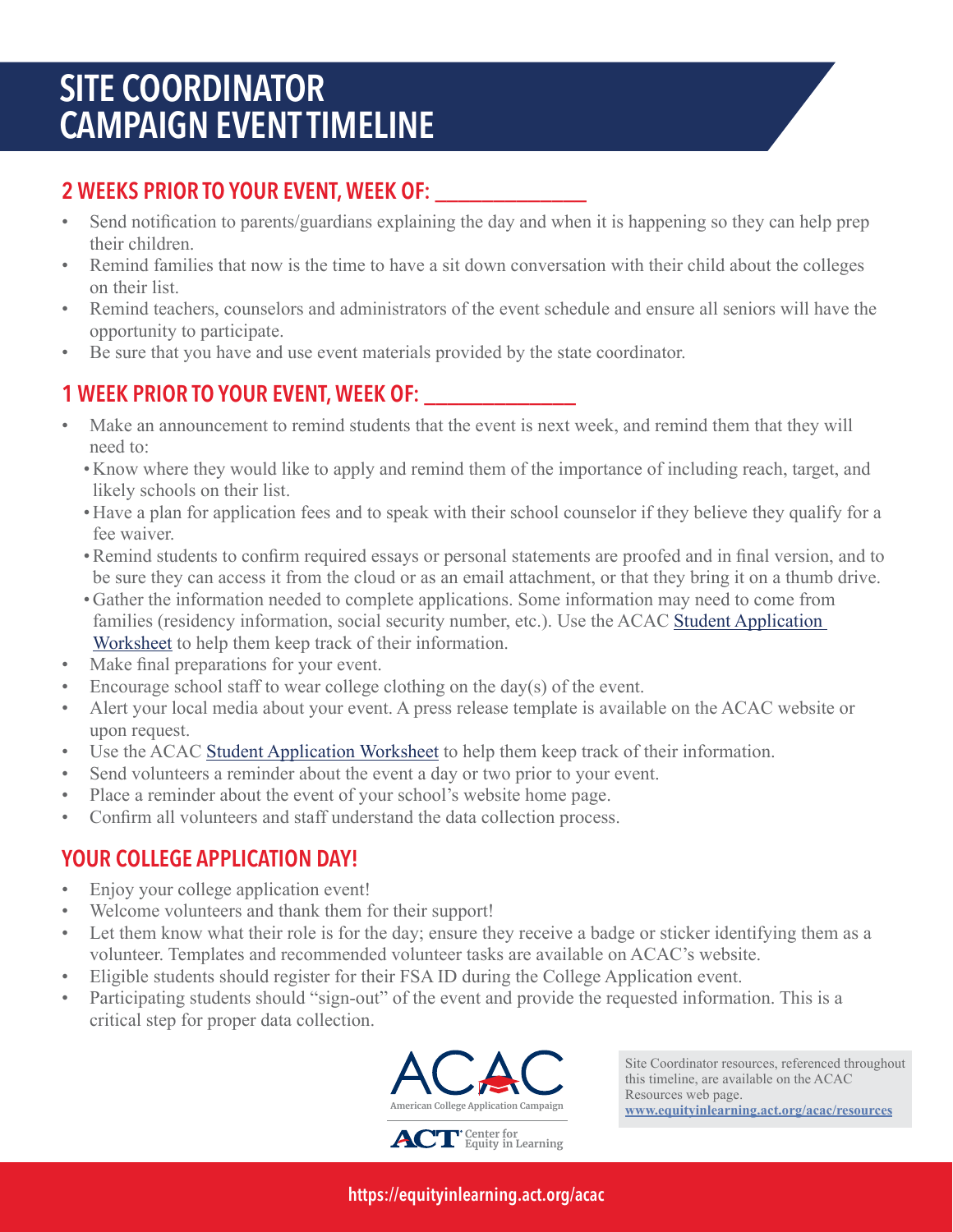- Ensure students get the Next Steps and FAFSA Completion event handouts available on ACAC's website - after they apply to college.
- If required by your state coordinator, students, volunteers, and/or site coordinators should complete requested surveys.

#### AFTER YOUR EVENT

- Remind students to complete the college application process by ensuring they submit their transcripts, letters of recommendation, and/or college entrance exam scores to the institutions to which they applied.
- Submit any requested data to your state coordinator.
- Communicate the program's impact with the local media. A post-event press release template is available on ACAC's website.
- Thank your volunteers. A sample thank you letter is available in ACAC's resources.
- Follow-up with school team and your state coordinator to share your success!
- Remind students to share where they applied through the host site's data tracking process. Schools may use myOptions, a sign out sheet, or state specific web portal.

# SITE COORDINATOR CHECKLIST

#### PRE-EVENT PREPARATION: FIRST STEPS

Print and review your state's Site Coordinator Manual and/or resources

Identify and reserve site for the College Application event

Add College Application event to school calendar

Identify a School Team to build support and assist with tasks; use Resources Audit template to identify members of team

Host School Team meeting to discuss implementation of program at your school

Host workshops at the school or district level to ensure staff and volunteers feel informed in supporting students through recommendation letter writing, building a balanced college match list, and essay writing.

#### COMMUNICATE OPPORTUNITY TO STUDENTS, THEIR FAMILIES, AND THE LOCAL COMMUNITY

By information letters

By phone calls or texts

By social media post

By posting information on school website, school newsletter, school marquee

#### PREPARE STUDENTS FOR THE EVENT

Focus on activities that encourage students to research and identify schools that are the best fit for them. Use the ACAC College Research Worksheet.

Sponsor and/or support participation in college fairs or college visits

Distribute ACAC College Research Worksheet for students to complete before event

Implement college exploration and preparation assignments in classrooms

Identify and meet with students eligible for application fee waivers



**Center for Equity in Learning**

Site Coordinator resources, referenced throughout this timeline, are available on the ACAC Resources web page. **[www.equityinlearning.act.org/acac/resources](https://equityinlearning.act.org/acac/resources/)**

https://equityinlearning.act.org/acac